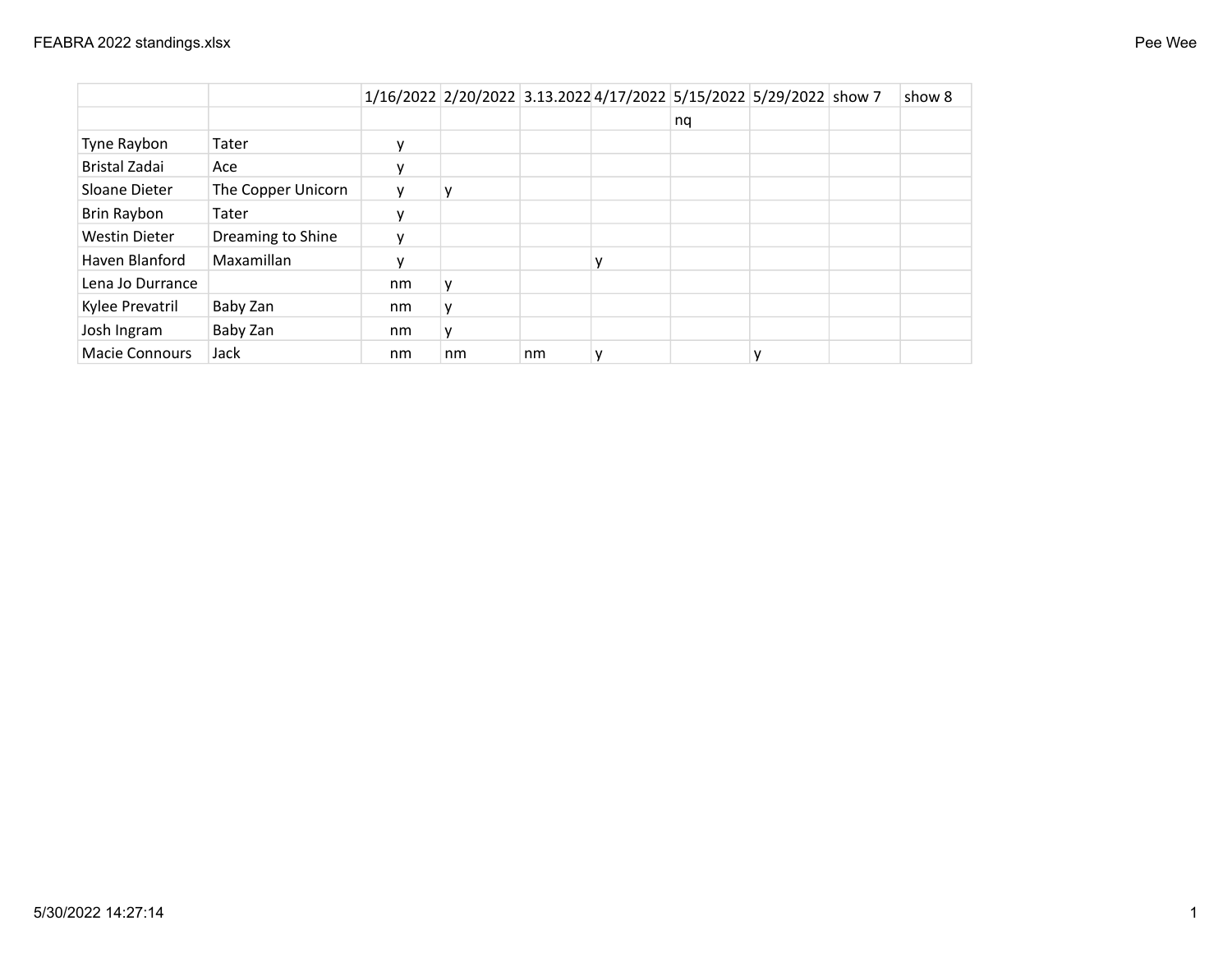|                  |    |    |    |    |    | 1/16/2022 2/20/2022 3/13/2022 4/17/2022 5/15/2022 5/29/2022 | show 7 | show 8 | <b>Total</b> |
|------------------|----|----|----|----|----|-------------------------------------------------------------|--------|--------|--------------|
|                  |    |    |    |    |    |                                                             |        |        |              |
| Kathy Dickason   | 30 | 30 | 30 | 25 | 10 | 30                                                          |        |        | 155          |
| Justin Culp      |    | 25 |    | 30 | 25 |                                                             |        |        | 80           |
| Dakota Watson    | 15 |    | 25 |    | 15 | 25                                                          |        |        | 80           |
| Alexandria Solis |    |    | 20 |    | 20 |                                                             |        |        | 40           |
| Daniella Rivicci |    |    |    |    | 30 |                                                             |        |        | 30           |
| Aliah Maldonado  | 25 |    |    |    |    |                                                             |        |        | 25           |
| Erika Thomas     |    |    |    | 20 |    |                                                             |        |        | 20           |
| Hannah McLeod    | 20 |    |    |    |    |                                                             |        |        | 20           |
| Erika Soller     | 10 |    |    |    |    |                                                             |        |        | 10           |
| Lexi Parks       |    |    |    |    | 5  |                                                             |        |        | 5            |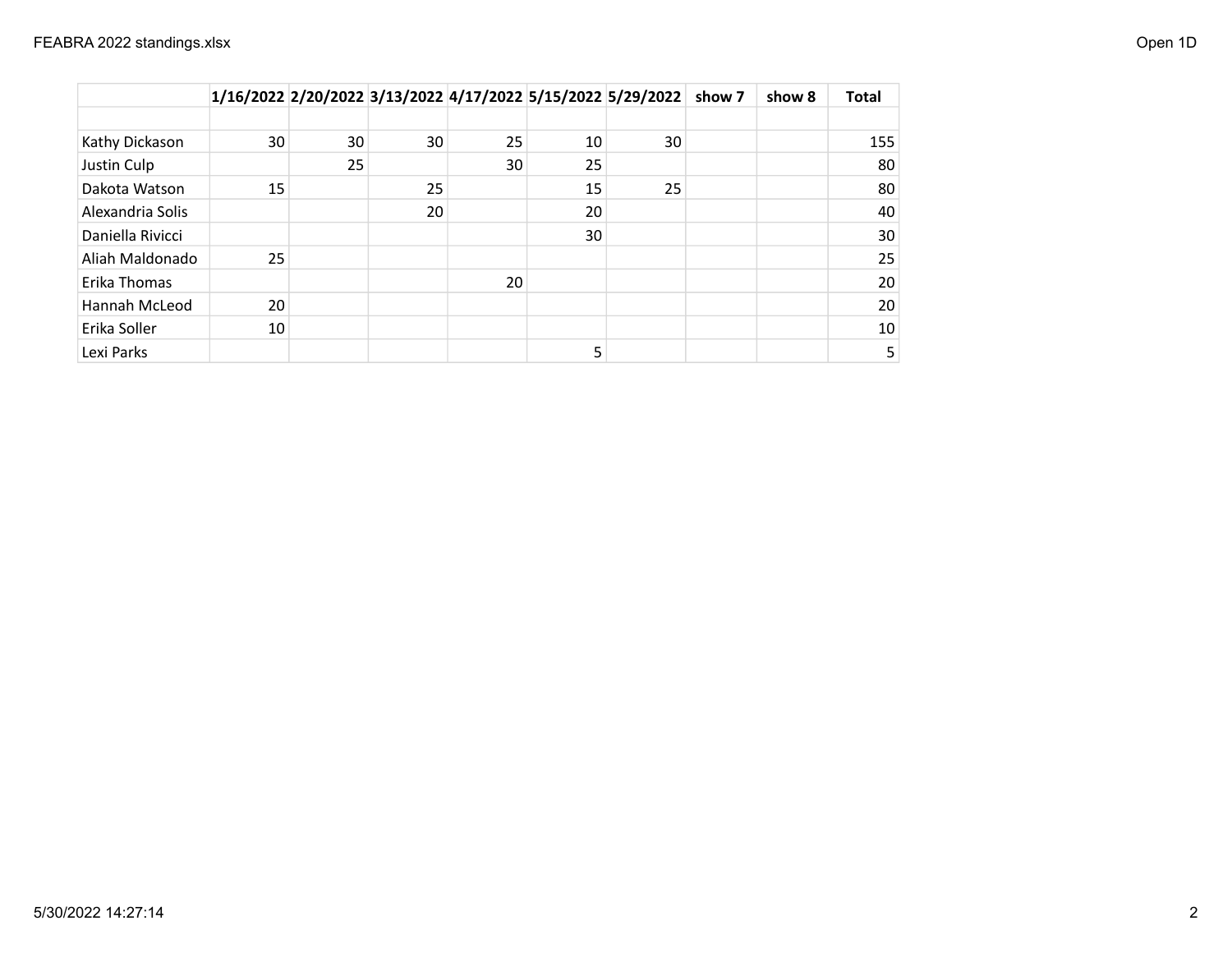|                  | 1/16/2022 |    |    |    |    | 2/20/2022 3/13/2022 4/17/2022 5/15/2022 5/29/2022 show 7 | show 8 | <b>Total</b> |
|------------------|-----------|----|----|----|----|----------------------------------------------------------|--------|--------------|
|                  |           |    |    |    |    |                                                          |        |              |
| Erika Soller     |           | 30 |    | 30 |    |                                                          |        | 60           |
| Bailynn Blizzard | 20        |    | 30 |    |    |                                                          |        | 50           |
| Kathy Dickason   |           |    |    | 25 |    | 25                                                       |        | 50           |
| Alexandria Solis |           |    |    | 15 |    | 30                                                       |        | 45           |
| Erika Thomas     |           |    |    |    | 30 |                                                          |        | 30           |
| Jordan Dieter    | 30        |    |    |    |    |                                                          |        | 30           |
| Anna Rose Urban  |           |    | 25 |    |    |                                                          |        | 25           |
| Lisa Ransom      | 25        |    |    |    |    |                                                          |        | 25           |
| Dakota Watson    |           |    |    | 20 |    |                                                          |        | 20           |
| Hannah Rae       |           |    |    |    |    | 20                                                       |        | 20           |
| Alexandria Solis |           |    |    |    |    | 15                                                       |        | 15           |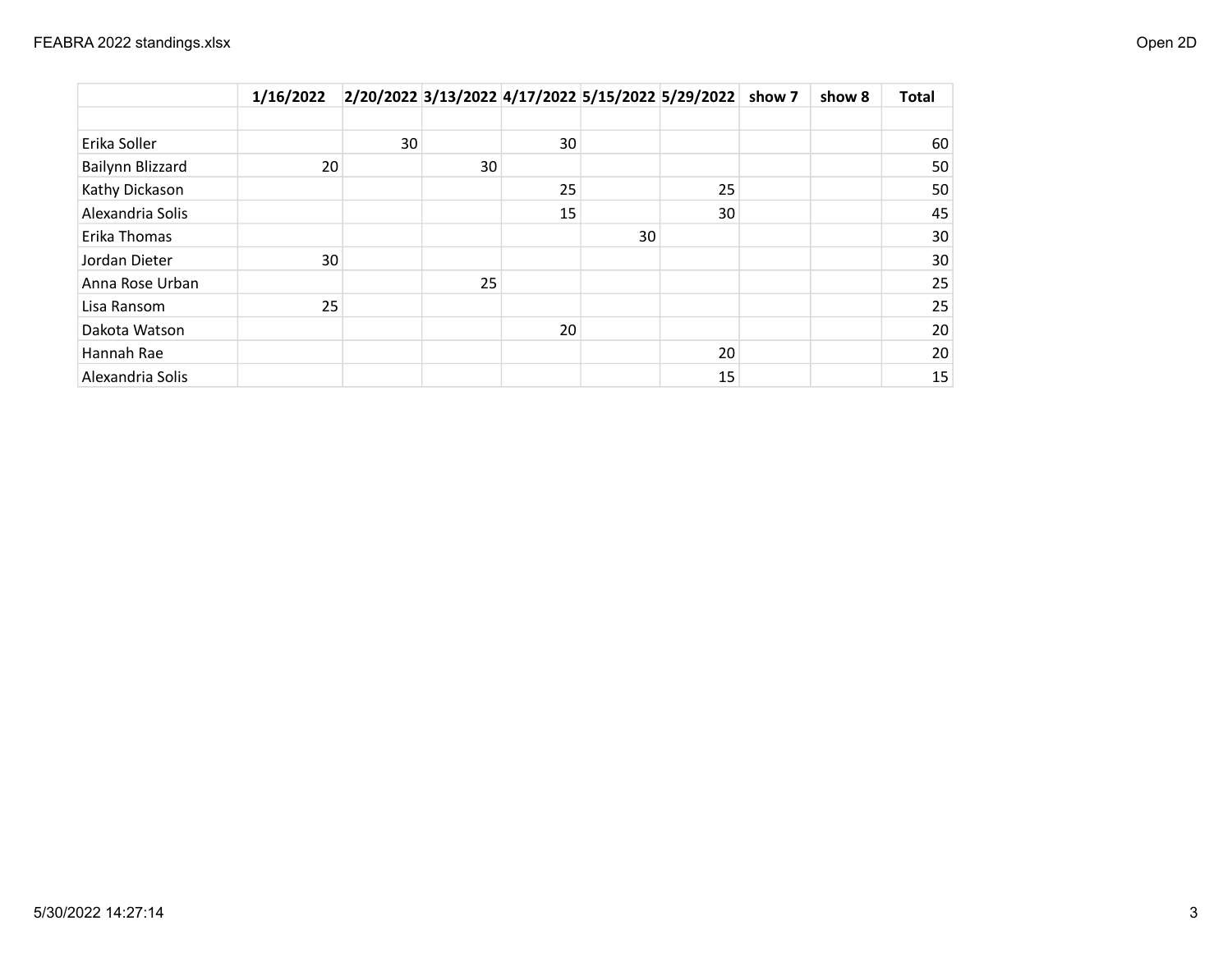|                         |    |    |    |    |    | 1/16/2022 2/20/2022 3/13/2020 4/17/2022 5/15/2022 5/29/2022 | show 7 | show 8 | Total |
|-------------------------|----|----|----|----|----|-------------------------------------------------------------|--------|--------|-------|
|                         |    |    |    |    |    |                                                             |        |        |       |
| Anna Rose Urban         |    | 25 |    | 30 | 25 | 15                                                          |        |        | 95    |
| Erika Soller            |    |    | 30 |    | 30 | 25                                                          |        |        | 85    |
| Lexi Parks              |    |    | 20 | 20 |    | 30                                                          |        |        | 70    |
| Michele Hayes           | 30 |    |    | 15 | 15 |                                                             |        |        | 60    |
| <b>Ellisen Connours</b> |    |    |    | 25 |    | 20                                                          |        |        | 45    |
| Kathy Dickason          | 20 |    | 25 |    |    |                                                             |        |        | 45    |
| Lisa Motteler           |    | 5  |    | 10 | 20 | 10                                                          |        |        | 45    |
| <b>Emily Nuanes</b>     | 15 |    | 15 |    |    | 5                                                           |        |        | 35    |
| Bailynn Blizzard        |    | 20 |    |    | 10 |                                                             |        |        | 30    |
| Jordan Dieter           |    | 30 |    |    |    |                                                             |        |        | 30    |
| Ann Bohm                | 25 |    |    |    |    |                                                             |        |        | 25    |
| Alexandria Solis        |    | 15 |    |    |    |                                                             |        |        | 15    |
| Melinda Durrance        |    | 10 |    |    |    |                                                             |        |        | 10    |
| Skylar Zadai            | 10 |    |    |    |    |                                                             |        |        | 10    |
| Tia Thomas              |    |    |    |    | 5  |                                                             |        |        | 5     |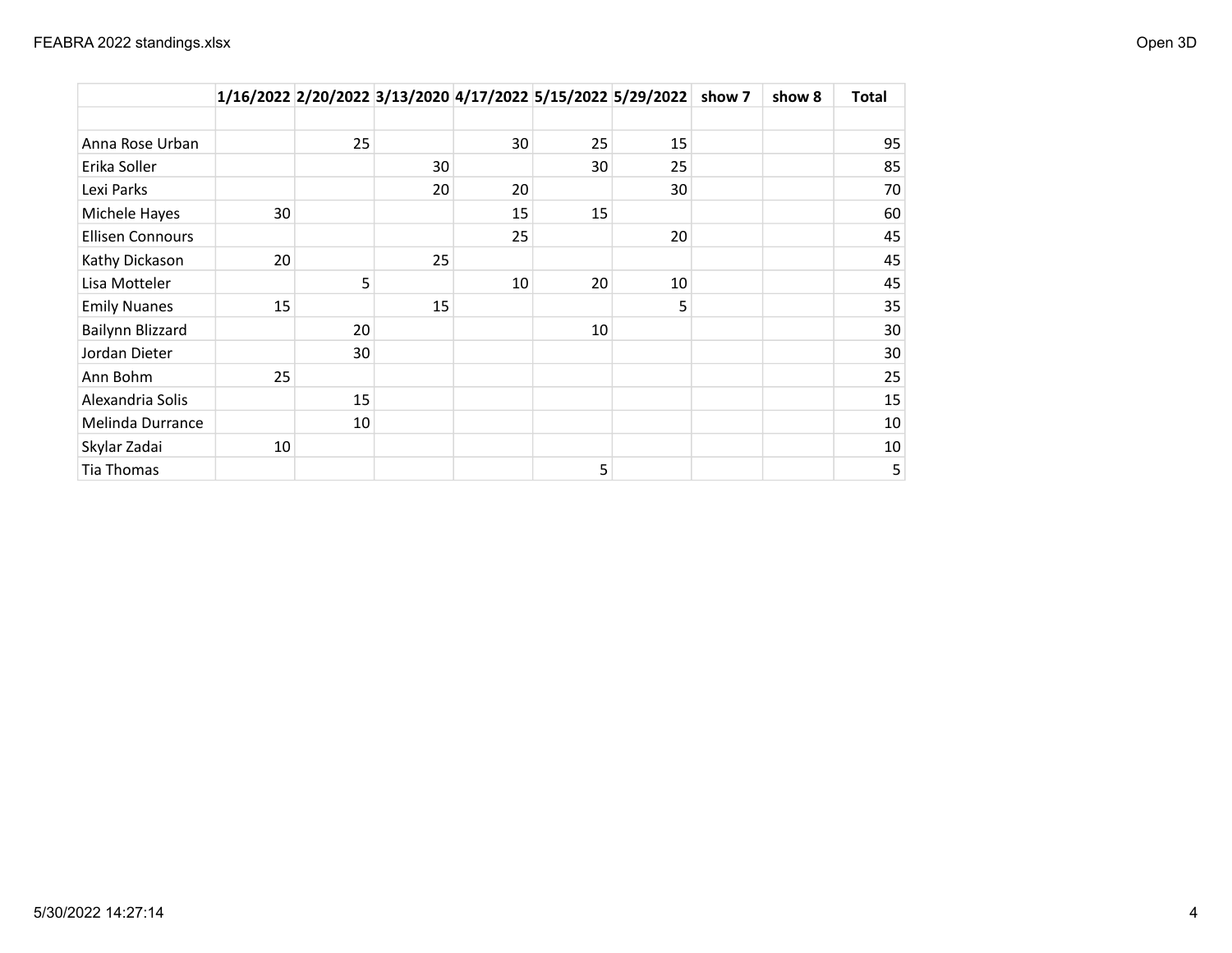|                        |    |    |    |    |           | 1/16/2022 2/20/2022 3/13/2022 4/17/2022 5/15/2022 5/29/2022 | show 7 | show 8 | <b>Total</b> |
|------------------------|----|----|----|----|-----------|-------------------------------------------------------------|--------|--------|--------------|
|                        |    |    |    |    | <b>NQ</b> |                                                             |        |        |              |
| Lisa Ransom            | 5  | 20 |    | 20 |           | 30                                                          |        |        | 75           |
| Bailynn Blizzard       |    |    |    | 30 |           | 25                                                          |        |        | 55           |
| <b>Emily Nuanes</b>    |    |    | 30 |    |           |                                                             |        |        | 30           |
| Lexi Parks             | 30 |    |    |    |           |                                                             |        |        | 30           |
| Michele Hayes          |    | 30 |    |    |           |                                                             |        |        | 30           |
| Kathy Dickason         |    | 25 |    |    |           |                                                             |        |        | 25           |
| Lisa Thomas            | 25 |    |    |    |           |                                                             |        |        | 25           |
| Tia Thomas             |    |    |    | 25 |           |                                                             |        |        | 25           |
| Aliah Maldonado        | 20 |    |    |    |           |                                                             |        |        | 20           |
| Teresa Bass            | 15 | 5  |    |    |           |                                                             |        |        | 20           |
| Alexandria Solis       |    | 15 |    |    |           |                                                             |        |        | 15           |
| <b>Dusty Prevratil</b> |    | 10 |    |    |           |                                                             |        |        | 10           |
| Jan Troost             | 10 |    |    |    |           |                                                             |        |        | 10           |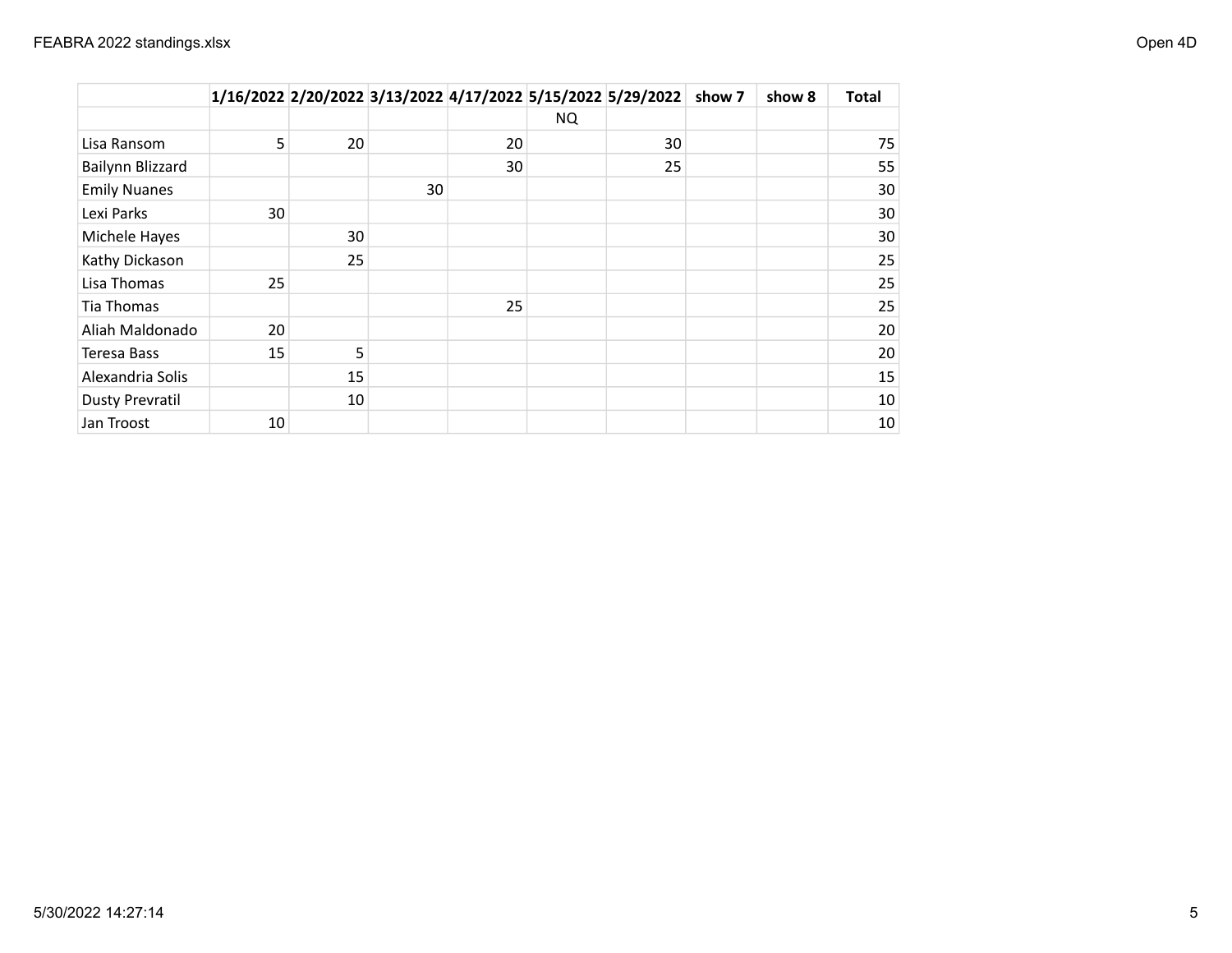|                         |    |    |    |    |    | 1/16/2022 2/20/2022 3/13/2022 4/17/2022 5/15/2022 5/29/2022 show 7 | show 8 | <b>Total</b> |
|-------------------------|----|----|----|----|----|--------------------------------------------------------------------|--------|--------------|
|                         |    |    |    |    |    |                                                                    |        |              |
| Youth 1D                |    |    |    |    |    |                                                                    |        |              |
| Alexandria Solis        |    | 20 | 25 | 30 | 20 | 30                                                                 |        | 125          |
| Dakota Watson           | 25 |    | 30 | 20 | 15 | 25                                                                 |        | 115          |
| Bailynn Blizzard        | 20 | 25 | 20 |    |    |                                                                    |        | 65           |
| Erika Thomas            |    |    |    | 25 | 25 |                                                                    |        | 50           |
| Anna Rose Urban         |    | 30 | 15 |    |    |                                                                    |        | 45           |
| Aliah Maldonado         | 30 |    |    |    |    |                                                                    |        | 30           |
| Daniella Rivicci        |    |    |    |    | 30 |                                                                    |        | 30           |
| <b>Ellison Connours</b> |    |    |    | 15 |    |                                                                    |        | 15           |
|                         |    |    |    |    |    |                                                                    |        |              |
|                         |    |    |    |    |    |                                                                    |        |              |
| Youth 2D                |    |    |    |    |    |                                                                    |        |              |
| Breslyn Blanford        | 25 | 25 | 30 | 30 |    |                                                                    |        | 110          |
| <b>Anniston Shipe</b>   |    |    | 25 | 25 | 20 |                                                                    |        | 70           |
| Anna Rose Urban         |    |    |    |    | 30 | 25                                                                 |        | 55           |
| <b>Dusty Prevratil</b>  |    | 30 |    |    |    |                                                                    |        | 30           |
| <b>Ellisen Connours</b> |    |    |    |    |    | 30                                                                 |        | 30           |
| Skylar Zadai            | 30 |    |    |    |    |                                                                    |        | 30           |
| Bailynn Blizzard        |    |    |    |    | 25 |                                                                    |        | 25           |
| Alexandria Solis        |    | 20 |    |    |    |                                                                    |        | 20           |
| Aliah Maldonado         | 20 |    |    |    |    |                                                                    |        | 20           |